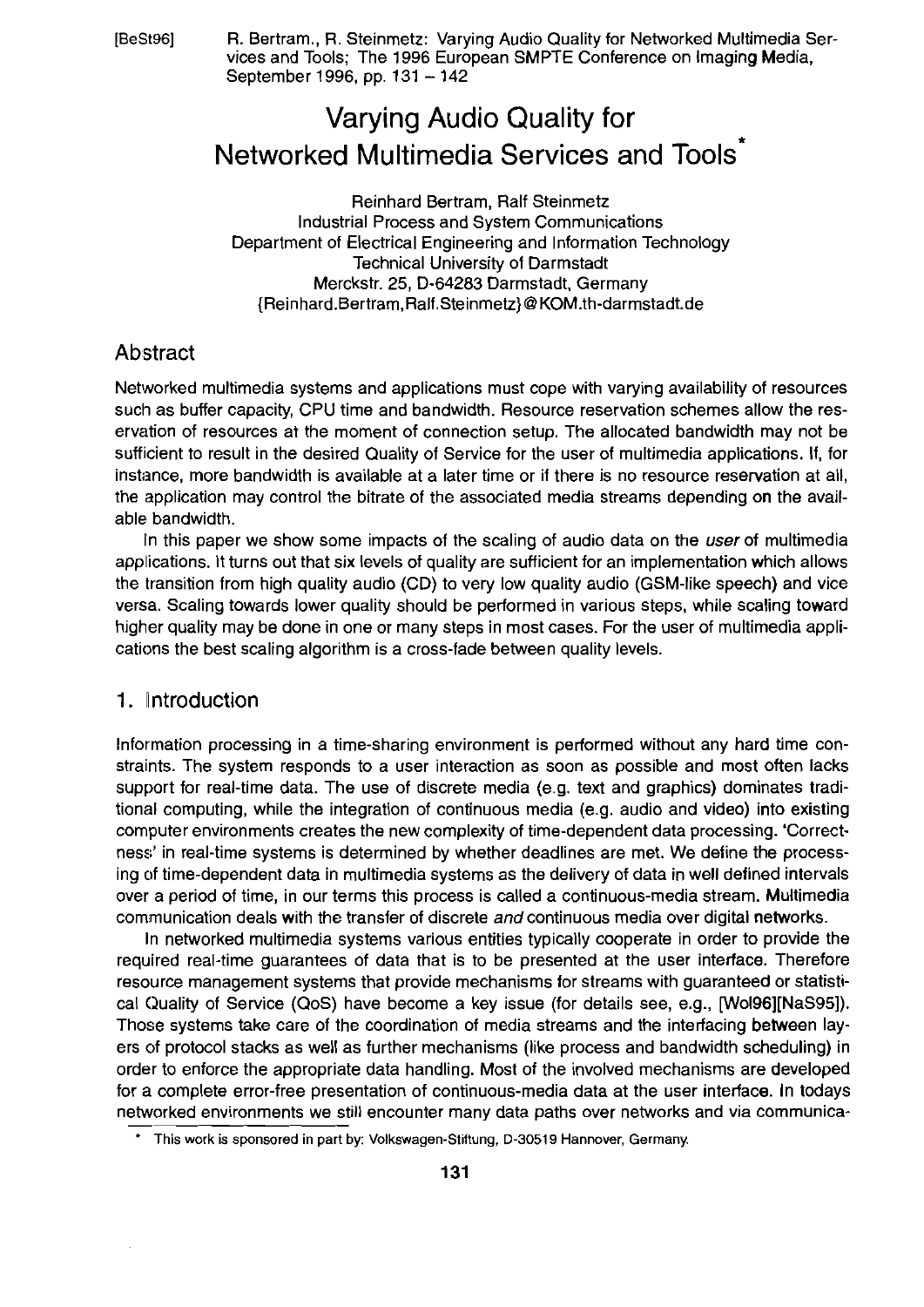tion protocols which are not capable of providing a guaranteed real-time service. In such setups it is a key issue to decide which data itern must be presented at the user interface and which data items may be discarded.

**QoS** is the Set of parameters which defines the properties of media streams. In accordance with [StN95] we distinguish between four layers of QoS: User QoS, Application QoS, System QoS and Network OoS. The user QoS pararneters describe requirements for the perception of multimedia data at the user interface. The application QoS parameters describe requirements for the application services possibly specified in terms of media quality (like end-to-end delay) and media relations (like interlintra stream synchronization). The system QoS pararneters describe requirements on the communication services resulting from the application QoS. These may be specified in terms of both quantitative (like bits per second or task processing time or ordered delivery of data) and qualitative (like interstream synchronization, error recovery or ordered delivery of data) criteria. The network QoS parameters describe requirements on network services (like network load or network periormance).

Multimedia applications negotiate a desired QoS during the connection setup phase either with the system layer or possibly directly with the network layer, if the system is not able to provide QoS for the application. If both of them are not capable of providing the desired QoS, many of todays multimedia applications try to Set up an end-to-end connection and to take care of QoS by themselves. Alternatively data is transferred with the best effort approach (see e.g. the various Internet schemes). This may happen even if the network is able to reserve a specific amount of bandwidth (but less than demanded) for multimedia applications. The Resource Reservation Protocol RSVP [ZDE+93] reserves in every intermediate system component from end-system to end-system the respective resources. The QoS that an application can provide to the user reflects the Status of the available resources at the time the connection was set up. The negotiated QoS may be "lower" than the QoS the network may provide at a specific moment. This happens for example when a connection is established during peak traffic load hours and lasts until the network is not heavily loaded anymore. In such a Situation a dynamic adaptation of the data rate would be useful, depending on the application. Sometimes data must be transferred over "non reserved" paths which means that loss of data is likely occur. In such a situation it would be helpful (if not required) to discard less significant data and to adapt the media stream to the available resources (scaling down).

#### 2. **Related** work

Work on the subject of scaling and filtering has been carried on at various locations. nearly all of this research work focuses on video data [DHH+93], [GoV93], [WHD95]. Using software codecs, multimedia applications on workstations or PCs are often capable of adjusting the media quality and the data rates over a wide range. This capability allows for dynamic scaling mechanisms, which means to retrieve the state of the network continuously and adjust the application QoS accordingly [BDS96] [BTW94]. Scaling is most often periormed in the following way: Whenever the network becomes congested, the data rate of the media stream is decreased by a high degree. It is increased softly until the value desired by the application is reached or until congestion occurs again. This well-known approach has been used successfully in packet-switched networks to handle data traffic [Jac88]. In opposite to the above references we study adaptation mechanisms at the user interface.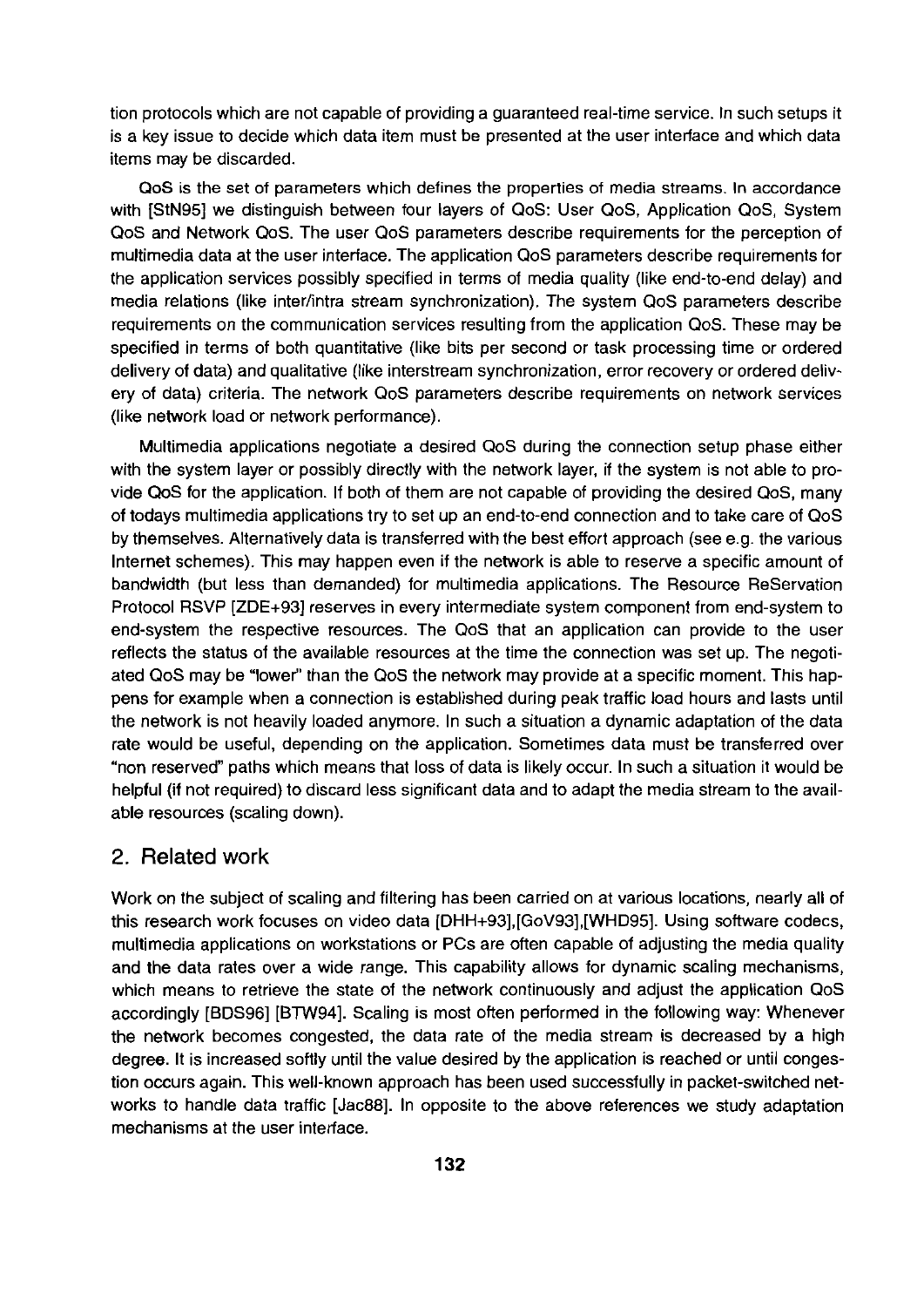#### 3. Motivation

Any perception of loss of audio quality depends on the type of audio encoding used and which packets are dropped from the specific media stream. We believe that the user does not perceive all errors as equally annoying and he or she may not even notice some of them. In this paper such issues related to audio are evaluated in more detail. Therefore, here we Want to find out what a user perceives as an error-free data presentation or  $-$  if errors are noticeable  $-$  what errors may be tolerated.

Our work outlines impacts on the scaling of audio data, which needs to be kept under limited constraints, because "the ear is surprisingly sensitive to sound variations lasting only a few milliseconds. The eye, in contrast, does not notice changes in light level that last only a few milliseconds" [Tan96]. The real-time nature of audio (and video) data streams and the many incompatible encoding schemes used for audio to achieve best quality at a minimum bitrate for specific kinds of audio data make it hard to find suitable scaling mechanisms. The video frame rate can be varied by means of many individual parameters like the frame rate, the video spatial resolution, and e.g. the DCT parameter quantization. Audio encoding schemes most often result in constant bitrate and the algorithms are optimized for some degree of quality and some range of data rate. Hence for a change of data rate in the order of magnitude 1:100 (this is the approximately range from GSM to CD audio) the encoding must be changed as well.

Human perception of aural data varies from person to person. It is based on the different notion of good sound quality, musical skills, age, hearing defects and many other issues. Hence any experiment to define user QoS must address various different people. Although the individuals which took part in our series of experiments may not be representative for all users of multimedia applications, we have achieved similarities in the results and present them in this paper. All results are based on a Set of preliminary experiments.

The remainder of this text is organized in 5 sections: Section **4** outlines human perception of audio data and the influence of the application environment. In Section 5 we provide our assumptions and prerequisites for all tests. In Section 6 the experiments are presented, the respective results are shown in Section 7. Section **8** outlines the implications of our results on audio encoding schemes and scaling mechanisms.

#### 4. Human Perception & Application Environment

Any measurement of an aural impression must take into account the respective environment as well as the experience and expectation of the listening people  $-$  the test candidates; We can't expect to find *the typical user* of multimedia applications, hence the tests need to be performed with an average sample of people of both sexes, various ages, different musical skills, etc. In this context it is also difficult to find out the personal awareness for audio, so we restricted ourself to let the people define their capabilities according to our questionnaire (without checking this in detail).

As a first step we defined the target application domain to be networked multimedia applications running at workstations, PCs and mobile equipment. Table 1 outlines individual environments, the related devices and applications (the related details are shaded in Table 1). This list is certainly far from complete – we use it to discuss with the candidates where such an audio effect woulcl appear.

In summary, we are looking for constraints for the scaling of audio data in a workstation/ PCIMobilePC environment used by users with no specific musical skills. The adaptation will result in changes of data rate, which may not necessarily resuit in a change of the perceived audio quality of the presentation. If we can find a way to minimize the subjective change in the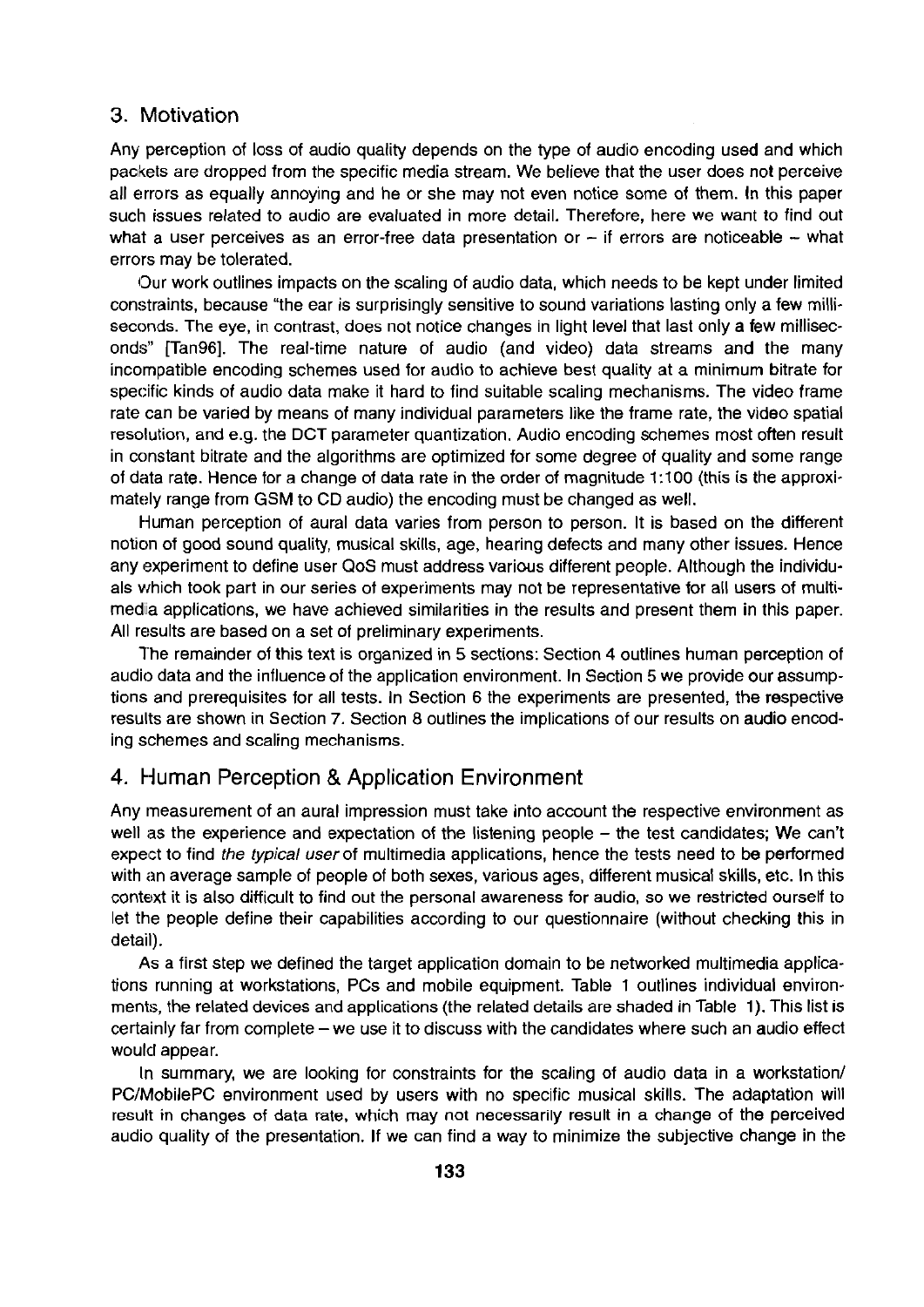perception of audio data (while still allowing to change the data rate for the related audio data streams). we will be able to design the respective protocols and architectures for QoS processing. Dynamic bandwidth allocation may be integrated into the operating and communication system and it may be controlled by the application. In contrast to related work we focus on the user QoS of multimedia applications.

| <b>Devices</b>                                                      | <b>Application</b><br><b>Examples</b>                      | <b>Environment</b>                                              | <b>Noise Level</b> |  |  |
|---------------------------------------------------------------------|------------------------------------------------------------|-----------------------------------------------------------------|--------------------|--|--|
| professional audio<br>equipment                                     | production,<br>editing                                     | recording studio                                                | none               |  |  |
| PC/workstation with pro-<br>fessional audio equip-<br>ment          | multimedia editing,<br>authoring                           | multimedia studio                                               | none               |  |  |
| high end consumer<br>equipment                                      | playback                                                   | home                                                            | none to low        |  |  |
| average consumer<br>equipment                                       | playback                                                   | home                                                            | low to medium      |  |  |
| low end consumer (por-<br>table) equipment                          | playback,<br>background                                    | home,<br>outside                                                | medium to high     |  |  |
| dedicated multimedia<br>equipment attached to<br>dedicated computer | virtual reality,<br>multimedia kiosks,<br>video conference | office.<br>lobby,<br>$\mathbb{E}^{\mathbb{Z}}$<br>public place. | medium to high     |  |  |
| multimedia equipment<br>attached to general pur-<br>pose computer   | video conference,<br>CSCW.<br>information retrieval        | office.<br>PC lab.<br>private PC                                | medium to high     |  |  |
| multimedia equipment<br>attached to mobile com-<br>puter device     | presentation                                               | office.<br>hotel,<br>outside                                    | medium to high     |  |  |
| <b>ISDN Telephone</b>                                               | telephony                                                  | office.<br>private                                              | medium             |  |  |
| analog telephone                                                    | telephony                                                  | private,<br>office                                              | medium             |  |  |
| <b>GSM</b> telephone<br>telephony                                   |                                                            | outside,<br>urban,<br>office.<br>car                            | high               |  |  |

Table 1: audio devices in their typical environment

# **5.** Assumptions/Preconditions for UIF Test

At the beginning of this study **it** was difficult to choose which parameters to be adapted and changed and which tobe kept constant. Therefore we ran a Set of preliminary tests where many parameters were varied. These preliminary experiments showed: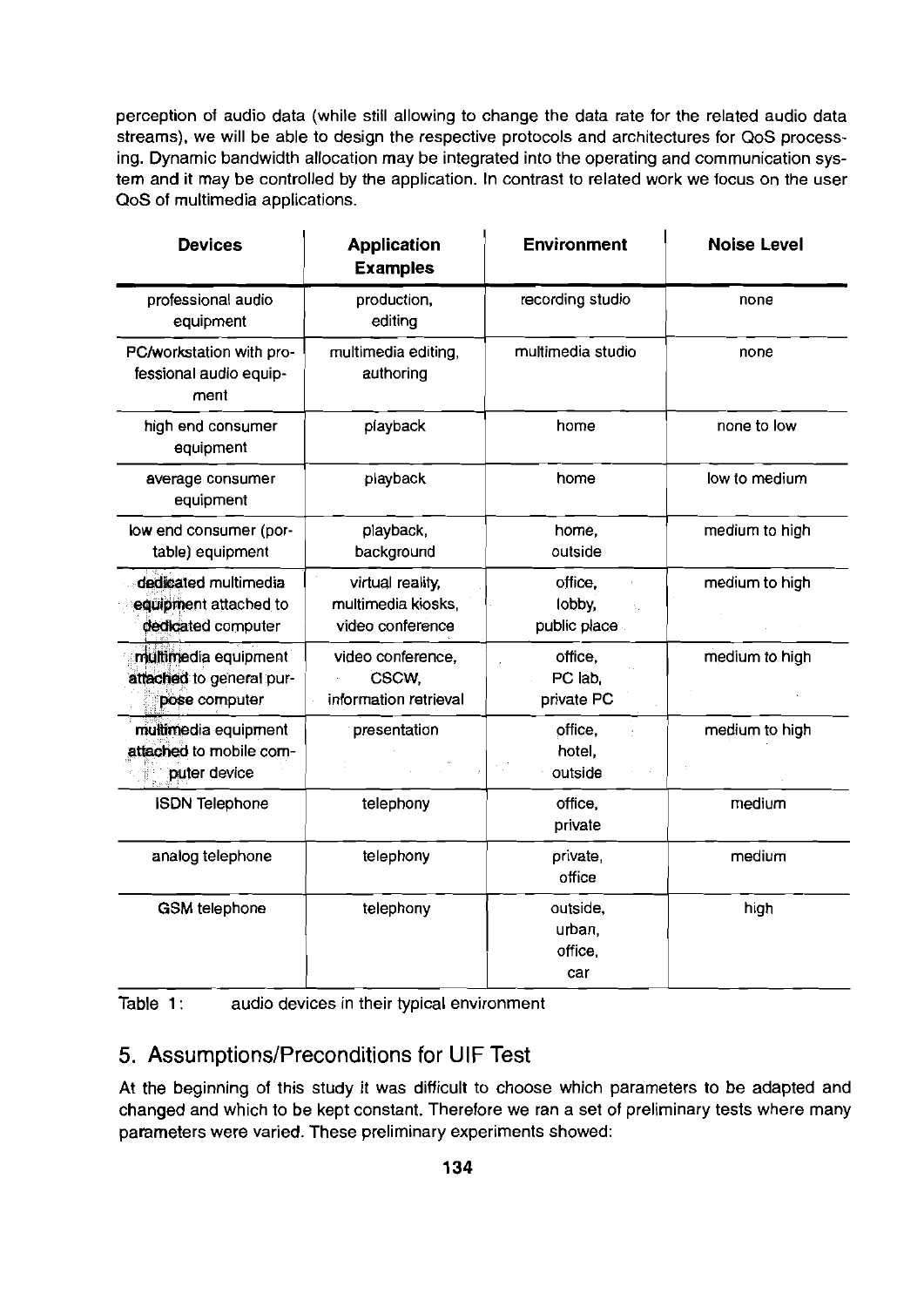Scaled music annoys the user more than scaled speech:

People are accustomed to listen to bad quality speech (like when using mobile phones), yet they are not accustomed to listen to bad quality audio. Hence music is more demanding than speech, so we decided to choose some Jazz/Pop music as a sample for our experiment. Later on we will continue with experiments using speech.

- $\bullet$ The choice of the amount and the respective levels of quality: Six levels are sufficient in the range from CD to GSM-like quality for the purpose of our tests. 'We have chosen the lowest level of quality to be GSM-like, because it seems challenging to integrate mobile phones into networked multimedia Systems. Therefore audio data originating from mobile telephone equipment is represented by this low quality in the applications.
- How fast should subsequent changes in quality occur? It is better to keep the sound quality constant for a minimum time of ten seconds to allow adaptation of the ear to the respective new situation. Shorter times seem to confuse the listener, longer periods unnecessarily lengthen the total test time.
- 'Test environment:

The tests should be performed in a low noise environment to keep the tested individual concentrated during the approximately 45 minutes required for all experiments.

- $\bullet$ Personal awareness of audio quality: It is important to distinguish among tested individuals with a musical background, ones working in the field of professional audio and ones having no Special training at all. We selected people with different background and asked them to define their aural capabilities.
- Quality of used playback devices: One of the major influences on the Statements given by the candidates appears to be the clevice used for the test. All Statements need to be weighted by the quality of the audio playback device.

# **6. Experiments**

The tests were performed in three sessions. Each session consisted of the audio files we created in a professional recording studio<sup>\*</sup> using the harddisk recording system ProTools and by applying various digital filters to different sections of a chosen sample CD track. In the beginning of the experiment we introduced the session by explaining the purpose of the tests. We also mentioned that l!he candidates should concentrate on the **change** in **quality** in opposite to the quality itself. We did not show the candidates a plot of the different levels of quality prior to the test (as shown in Fig. 1, Fig. 2 and Fig. 3). The listeners had to evaluate the audio sample by specifying a value between 1 and 5 for the subjective perception of the presented material. This scheme is known as the CClR impairment scale to assess the audio quality and has been used during different international listening tests, for example the ISO-MPEG-1 process, which used in contrast to our series the "triple stimulus, hidden reference" method. The meaning of these values is:

- $5 =$  transparent, no difference to original signal noticeable
- $4 =$  perceptible, but not annoying
- $3 =$  slightly annoying
- $2 =$ annoying
- $1 = \text{very annoying}$

**SchokoPro, Sonnenberger Str. 82, D-65193 Wiesbaden**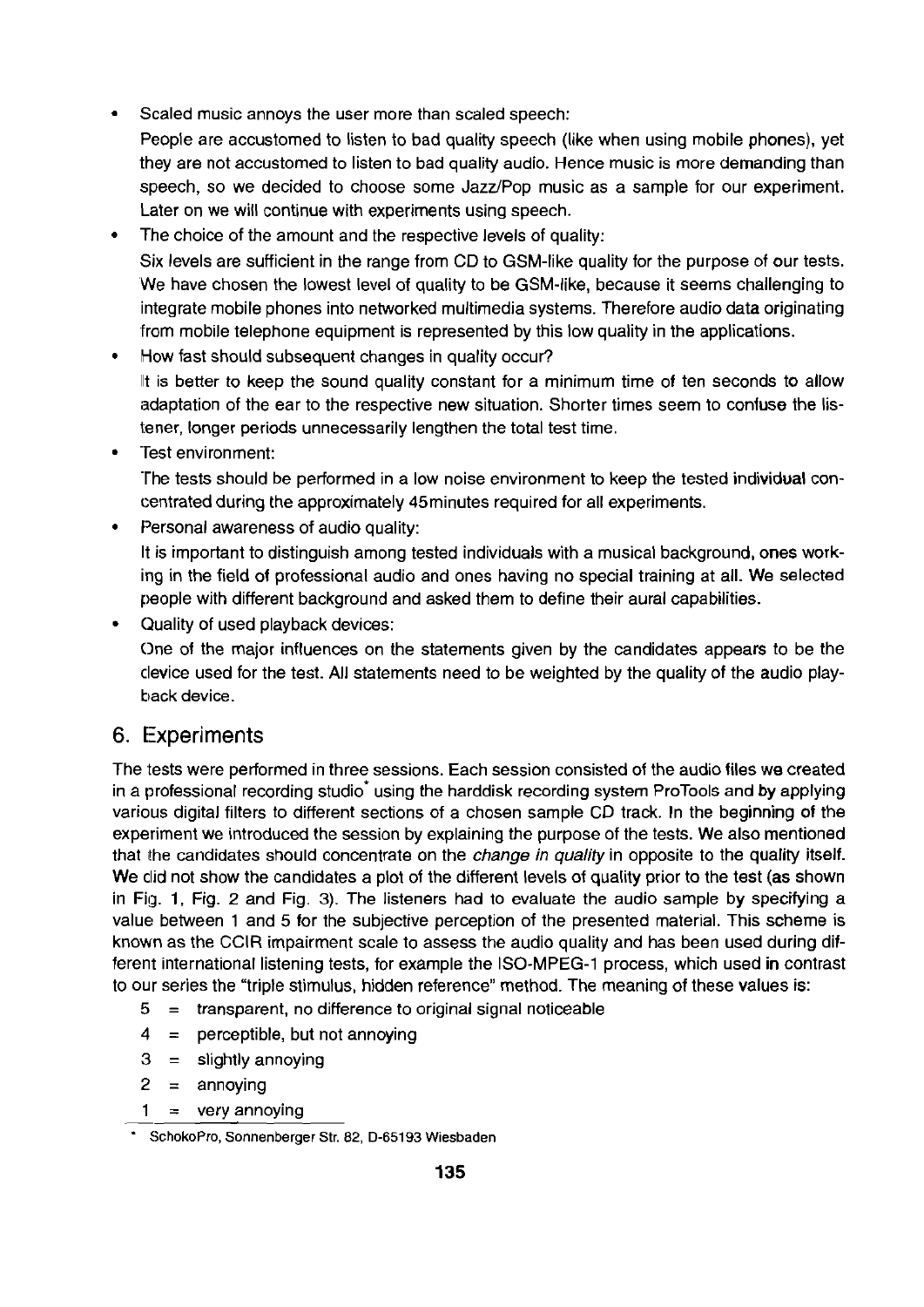

#### Figure 1: Session 1

At the time being we have performed a set of preliminary experiments with 3 test groups of about 5 candidates each. Based on these results we will carry out the rnajor tests with a Set of about 100 candidates later On.

100 candidates later on.<br>The candidates had to answer the following questions about their musical background first:

- Do you play an instrument, or did you receive any musical education?  $\bullet$
- How would you describe your hearing capabilities? (Several answers possible)
	- **Q** i can hear absolute pitches
	- O I can hear changes in ternpi
	- $\Box$  I can hear if a single instrument is pitched different among multiple other instruments
	- $\Box$  I can hear if a single instrument is pitched different among few other instruments
	- $\Box$  I can pitch a guitar
	- **O** I can hear, if the overall sound is good
	- $\Box$  I am just a listener, without caring too much about sound
	- **O** No opinion
- How would you describe your musical skills?
	- O very good
	- $\Box$  medium (like a singer in a typical chorus)
	- **0** low
	- **O** none
- How would you describe the quality of the sound system, the test is performed with?
	- **Q** professional studio equipment
	- O high end HiFi systern
	- **Q** average HiFi system
	- **O** high end portable systern
	- O average portable systern
	- **Q** low end portable system

These questions were typically answered with the aid of one of the testers.

#### Session 1:

After the introduction we played session 1 according to the plot shown in Fig. 1. The candidates had to evaluate each of the three 80sec sequences with the scale described above. The different levels of sound quality refer to the levels described in Table 2. Each sequence was assembled to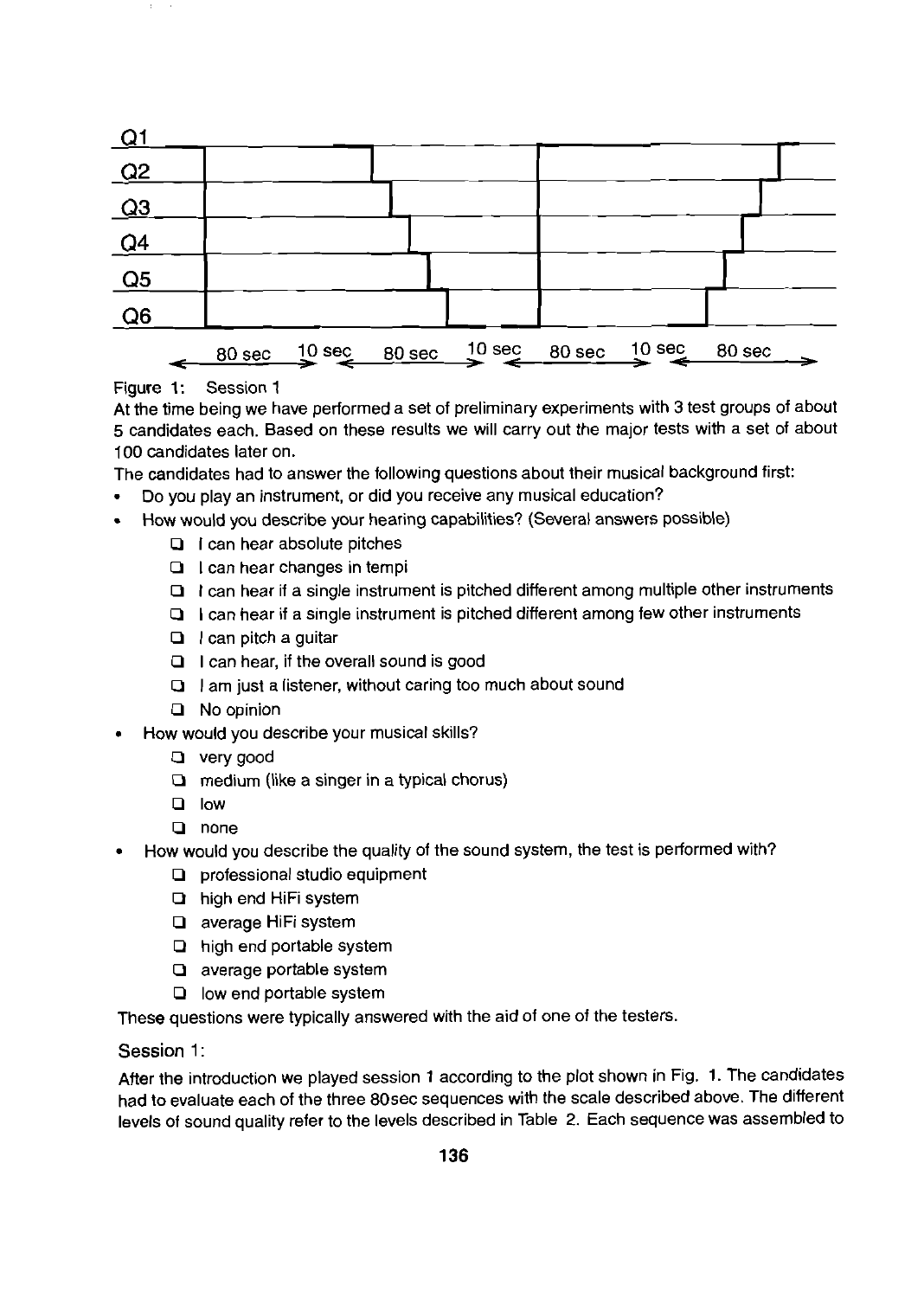

Figure 2: Session 2

- $\bullet$ Is it better to scale from a maximum quality level to the lowest possible level with or without iriterrnediate steps?
- Is there any difference in scaling from up to down or from down to up?

| Q <sub>1</sub>                                             |                |                      |             |                                                                                                                                         |                        |                                                                                                       |
|------------------------------------------------------------|----------------|----------------------|-------------|-----------------------------------------------------------------------------------------------------------------------------------------|------------------------|-------------------------------------------------------------------------------------------------------|
| Q2                                                         |                |                      |             |                                                                                                                                         |                        |                                                                                                       |
| $Q_3$                                                      |                |                      |             |                                                                                                                                         |                        |                                                                                                       |
| Q <sub>4</sub><br>Q5                                       |                |                      |             |                                                                                                                                         |                        |                                                                                                       |
| Q6                                                         |                |                      |             |                                                                                                                                         |                        |                                                                                                       |
| Figure 2: Session 2                                        | 140sec         | $\rightarrow$ 10 sec |             | 140sec                                                                                                                                  | $\frac{10}{2}$ sec     | 140sec                                                                                                |
| unit and not each change in quality by itself.             |                |                      |             |                                                                                                                                         |                        | have the same length. The candidates were instructed to evaluate each complete sequence as a          |
| Session 1 was intended to answers the following questions: |                |                      |             |                                                                                                                                         |                        | • Is it better to scale from a maximum quality level to the lowest possible level with or without     |
| intermediate steps?                                        |                |                      |             | • Is there any difference in scaling from up to down or from down to up?                                                                |                        |                                                                                                       |
| <b>Quality</b>                                             | <b>Filter</b>  | <b>Filter</b>        |             | $\left \mathsf{HighPass}\right \mathsf{LowPass}\left  \right. \mathsf{Level} \left. \right \mathsf{Quantization}\left  \right. \right $ | Limiter                | <b>NoiseReduction</b>                                                                                 |
| Q1<br>CD                                                   | none           | none                 | $0.0$ d $B$ | none                                                                                                                                    | none                   | none                                                                                                  |
| Q2<br>MM-PC                                                | 210Hz<br>18dB  | 4800Hz<br>18dB       | $+3.4$ dB   | none                                                                                                                                    | none                   | none                                                                                                  |
| Q3<br>Telephone                                            | 300Hz<br>18dB  | 3400Hz<br>18dB       | +5.2dB      | none                                                                                                                                    | none                   | none                                                                                                  |
| Q4<br>Radio                                                | 500Hz<br>18dB  | 2000Hz<br>18dB       | $+8.4dB$    | none                                                                                                                                    | none                   | none                                                                                                  |
| Q5<br>Mini-Radio                                           | 560 Hz<br>36dB | 1800Hz<br>36dB       | $ +12.4dB $ | none                                                                                                                                    | none                   | none                                                                                                  |
| Q6                                                         | 830Hz<br>36dB  | 1200Hz<br>36dB       | $+18.0dB$   | 8bit<br>$ $ dithering: type1 $ $                                                                                                        | $-0.1$ dB<br>threshold | broadband-18dB<br>att: 5ms rel: 2ms                                                                   |
| approximately<br>GSM-like                                  |                |                      |             | shaping: ultra                                                                                                                          | $-10dB$                | smoothing 80%<br>Hi shelving:<br>1200 Hz -6dB                                                         |
| Table 2:                                                   |                |                      |             | Levels of sound quality used during the final tests                                                                                     |                        |                                                                                                       |
| Session 2:                                                 |                |                      |             |                                                                                                                                         |                        | The next session is plotted in Fig. 2. Although it looks quite similar to session 1 it is intended to |
|                                                            |                |                      | 137         |                                                                                                                                         |                        | answer different questions leading to new results. Here the candidates had to rank each               |
|                                                            |                |                      |             |                                                                                                                                         |                        |                                                                                                       |
|                                                            |                |                      |             |                                                                                                                                         |                        |                                                                                                       |
|                                                            |                |                      |             |                                                                                                                                         |                        |                                                                                                       |
|                                                            |                |                      |             |                                                                                                                                         |                        |                                                                                                       |
|                                                            |                |                      |             |                                                                                                                                         |                        |                                                                                                       |
|                                                            |                |                      |             |                                                                                                                                         |                        |                                                                                                       |
|                                                            |                |                      |             |                                                                                                                                         |                        |                                                                                                       |
|                                                            |                |                      |             |                                                                                                                                         |                        |                                                                                                       |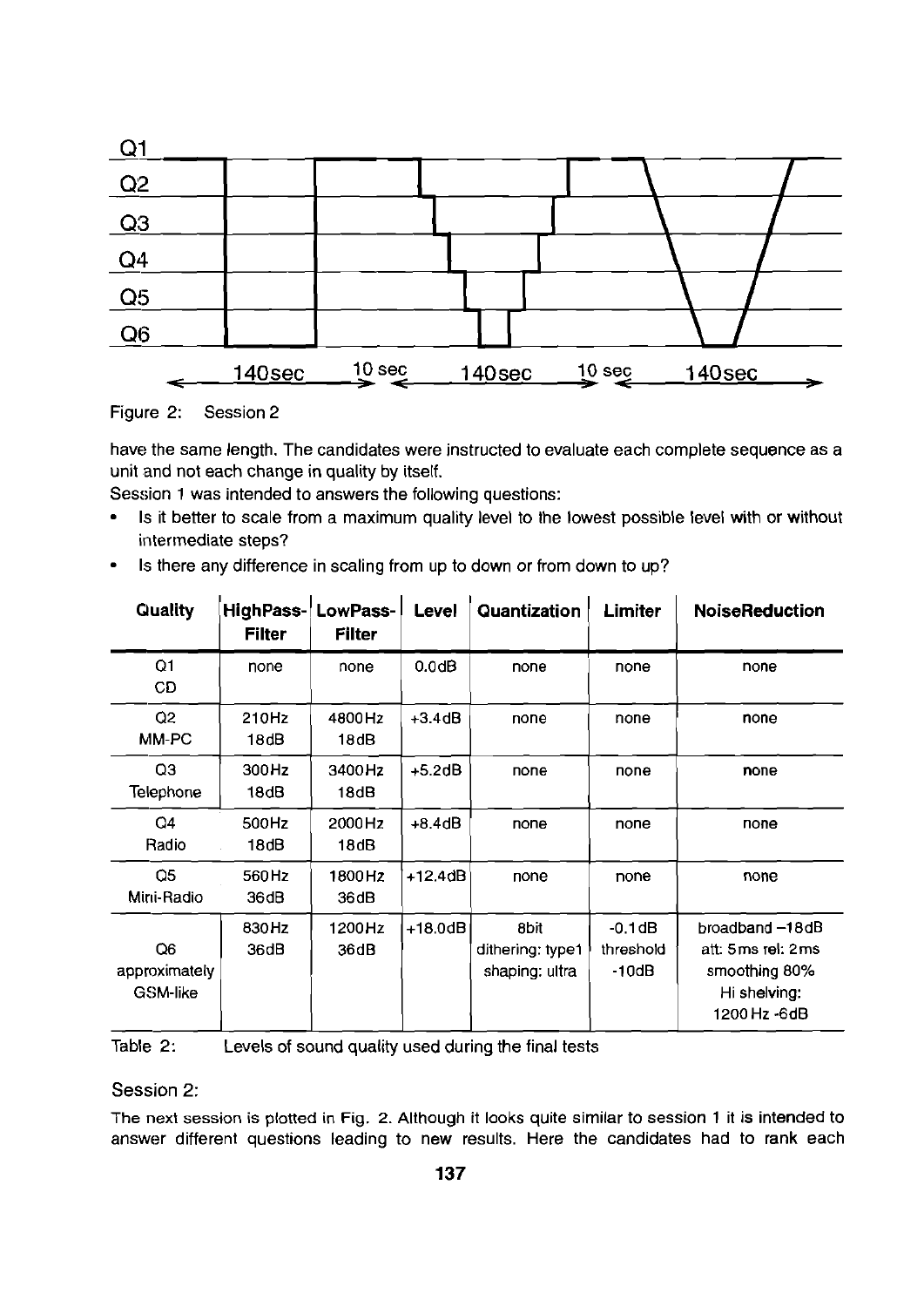sequence compared to the others and finally to evaluate them individually using the same scale described above.

Session 2 was intended to answers the following questions:

- $\bullet$ Is there any difference in scaling by steps or scaling by crossfade between different levels of quality?
- How does scaling down to the lowest level quality, holding there for a long time and scale up again compares to schemes where the lowest level of quality is only kept for a short time?

#### **Session 3:**

The final session (plotted in Fig. 3, where the gap between the individual samples is 5sec) was intended to judge about the chosen number of quality levels and to answer questions about preferences in the direction of jumps in qualiiy. Jurnps in quality level occurred in both directions. The start level of a jump was lowered from CD quality to GSM-like quality and back up again. This was intended to show if the candidates will get accustomed to a lower level of quality. The candidates were asked to evaluate every single jump as soon as the sample was played.



## **7.** Results

Our first aim was to find out the appropriate number of steps of difiering quality. We also had to select the absolute quality level of each step and to check if we have chosen a suitable alternative. In approximately all cases the candidates still notice the difierence of quality of adjunct steps. However the change is sufficient to have such a step defined as another level of quality. The results show that an increase in the number of steps make quality changes during the transition from on step to an adjunct step less noticeable.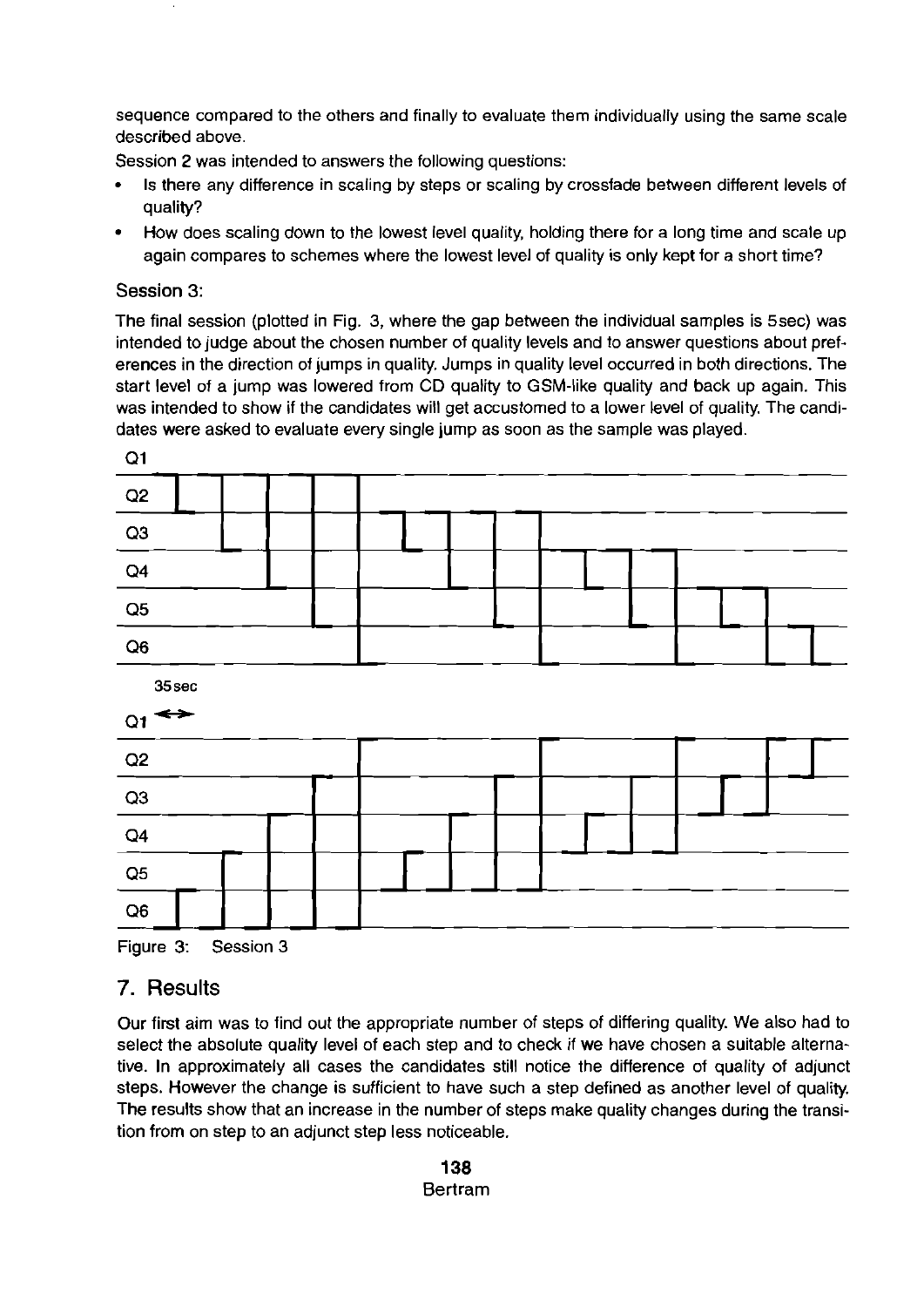#### Session 1:

In the first session (see Fig. 1) we wanted to check the difference between an increase and a decrease in quality. All candidates mentioned that an increase in quality is better than any decrease – for the average ratings refer to Table 3. This is independent of the kind of increase (stepwise or in one large jump). The interpretation is simple: In our natural behavior as human beings we are more happy to perceive an increase in quality.

| Jump down | Step down | Jump up | Step up |  |  |  |
|-----------|-----------|---------|---------|--|--|--|
|           |           | 2.9     | 3.0     |  |  |  |
| -         |           |         |         |  |  |  |

Table 3: Average ratings for Session 1

In the same session we also compared different methods to increase quality where we found out that there is no significant difference whether in increasing the quality in one or in various smaller steps. The situation is different if the quality is decreased: A stepwise approach is significantly preferred over a large decrease in quality.

#### Session 2:

The main question behind the second session (see Fig. 2) relates to the usefulness of steps and a comparison with today's alternative (one large step) and the smoothest possible approach (fading). Fading turned out to be the best alternative in any case. However it is difficult to fade over a large range (perhaps leading to data rates between 6.2kbps and approximately 700kbps).

| Jump | <b>Step</b> | Fade         |
|------|-------------|--------------|
| l.9  | l .Y        | $\epsilon$ . |

Table 4: Average ratings for Session 2

Somehow Strange were that approximately half of the candidates preferred the change in quality via several steps more (in the scale introduced in section 6. Experiments) than a large jump, while the other half scored vice versa. The average ratings (see Table **4)** show an equal value of 1.9 for the jump or stepwise approach. We discussed this with the candidates and got two contradictory informations: The first group told us that they prefer to have small changes, others would mind to have many changes (they prefer one larger step) as they are disturbed by many changes. This is an issue for further research. The constraints must be understood more in detail and more experiments need to be carried out.

#### Session 3:

In the third session (see Fig. 3) we compared the impact of different sizes in quality changes, first by decreases and later by increases in quality. In general all candidates rated larger changes in quality worse than changes by smaller steps. The average ratings are listed in Table **5** for the decrease of quality and in Table 6 for the increase of quality. Corresponding steps up or down are listed above each other and shaded cells mark single step transitions. Decreases in quality are rated worse than an increase. A significant dislike of lower qualities in general is our interpretation. so it seems obvious that the candidates not only rated the changes in quality, but also the absolute quality level.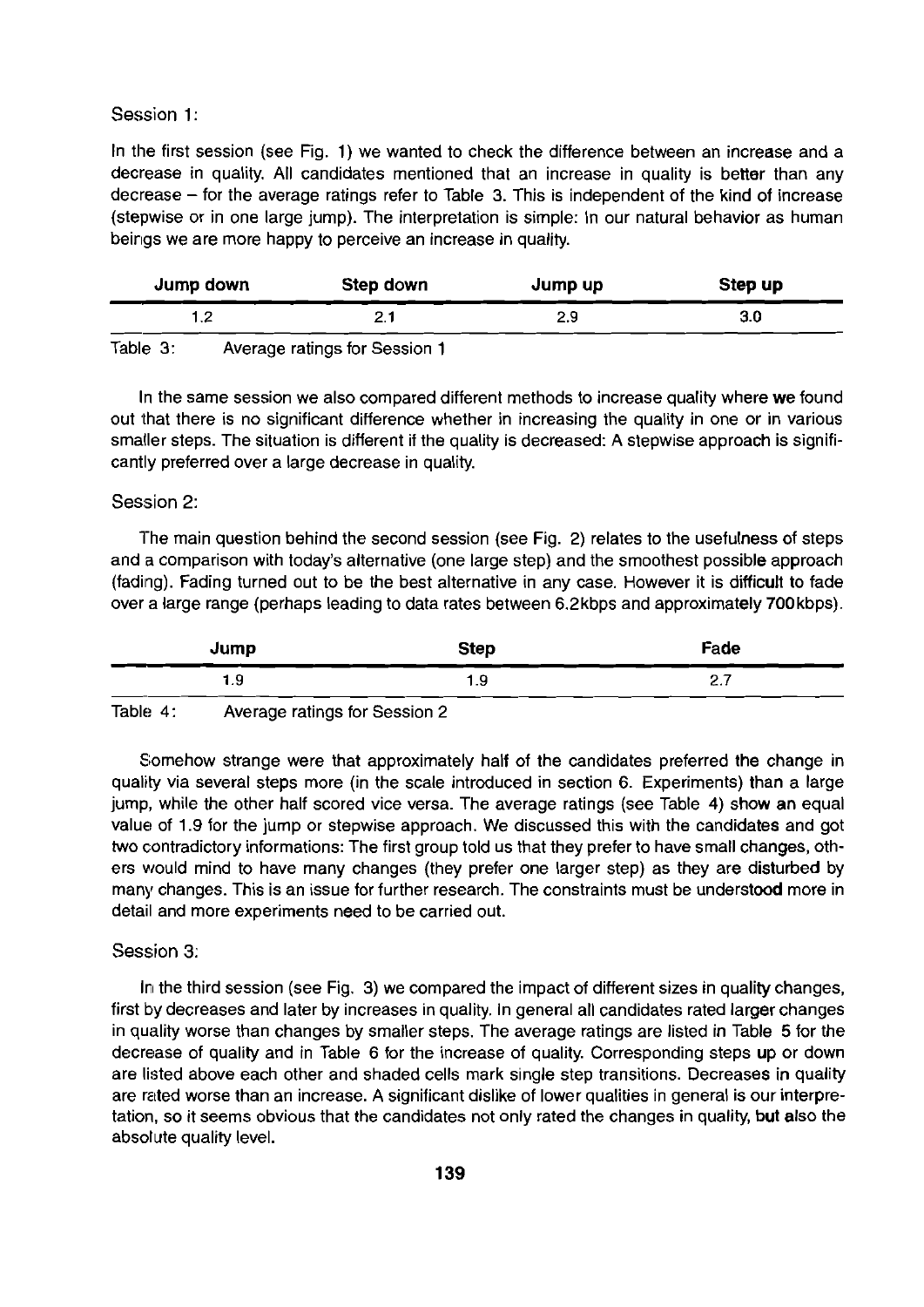|          |      | 3  | 4  | 5  | 6  | $\mathbf{7}$ | 89    |                                                        | - 10 | $\overline{11}$ | 12   | 13   | 14                  | -15  |
|----------|------|----|----|----|----|--------------|-------|--------------------------------------------------------|------|-----------------|------|------|---------------------|------|
| 3.55     | 2.64 |    |    |    |    |              |       | 1.82  1.09  1.00  4.09  2.91  1.64  1.27  3.27         |      | 1.91            | 1.27 | 2.36 | 1.55 2.82           |      |
| Table 5: |      |    |    |    |    |              |       | Average ratings for session $3 -$ decrease of quality  |      |                 |      |      |                     |      |
| $-30$    | -29  | 28 | 27 | 26 | 25 |              | 24 23 | 22                                                     | 21   | -20             | -19  | -18  | $\overline{17}$     | - 16 |
|          |      |    |    |    |    |              |       | 3,64 3.09 4.27 3.09 3.45 3.91 2.64 2.82 2.73 3.18 2.09 |      |                 |      |      | 2.09 2.18 2.18 3.09 |      |

Table 6: Average ratings for session 3 - increase of quality

For the increase of quality it does not make much difference if a transition occurs between 2 or more steps. This result is interesting, as session 1 showed that an increase in quality by the stepwise and the one large jurnp approach is sirnilar in terrns of subjective quality perception. Our interpretation it that srnaller steps are preferable if the quality is expected to change often, while a large jump is preferred when the higher level of quality is expected to stay constant for a longer time.

We carried out all experiments on different type of equipment and in diverse environments. We found out, that the expectation and the actual equipment influenced the results: Some playback experiments were (intentionally) performed using a portable cassette recorder, others were played back on high quality HiFi equiprnent. Most candidates which listened to the portable device gave better grades than those listening at high quality equiprnent. A careful analysis also showed that humans tend to accept a variation of 3 levels in quality (related to the level of quality of the play back equipment). I.e. so far in any case a jump up to 3 steps (with respect to the quality of the playback equiprnent) downwards can be tolerated. Larger steps (downwards) should be avoided.

#### **8.** lmplications

The results above lead to the following implications:

User QoS rnay be raised if audio coding is scalable to a higher extent than it is today, such that application and system software may control the audio data rate dynamically. It would also be helpful to have srnooth transitions defined for changing the data rate. This would allow to activate fading capabilities and hereby enhance the audio user interface.

#### Session 1:

The comparison of increase and decrease in quality showed that any multimedia scaling system is, in general. free to choose the rnost suitable way and tirning to adapt the QoS of the respective media stream whenever quality is going to be enhanced. With the results from session 3 this is true as long as a decrease in quality is not expected to occur approximately less than 10 sec after the last increase, a Situation where a stepwise approach is preferable. However, any decrease in quality should be perforrned in srnaller steps (and not in one Single jump). This result is of no advantage for the cornmunication and operating systerns as the reaction to congestion would only be a srnooth decrease of the load.

The transport of audio data should not be performed according to the traditional TCP congestion avoidance algorithm with it's well-known slow Start and fast stop behavior. Our results show, that scaling has to be done in the opposite direction, e.g. fading down slowly towards a lower quality, while scaling up to a higher quality can be done much quicker, although this scheme does not fit into the congestion avoidance algorithrns used in today networks.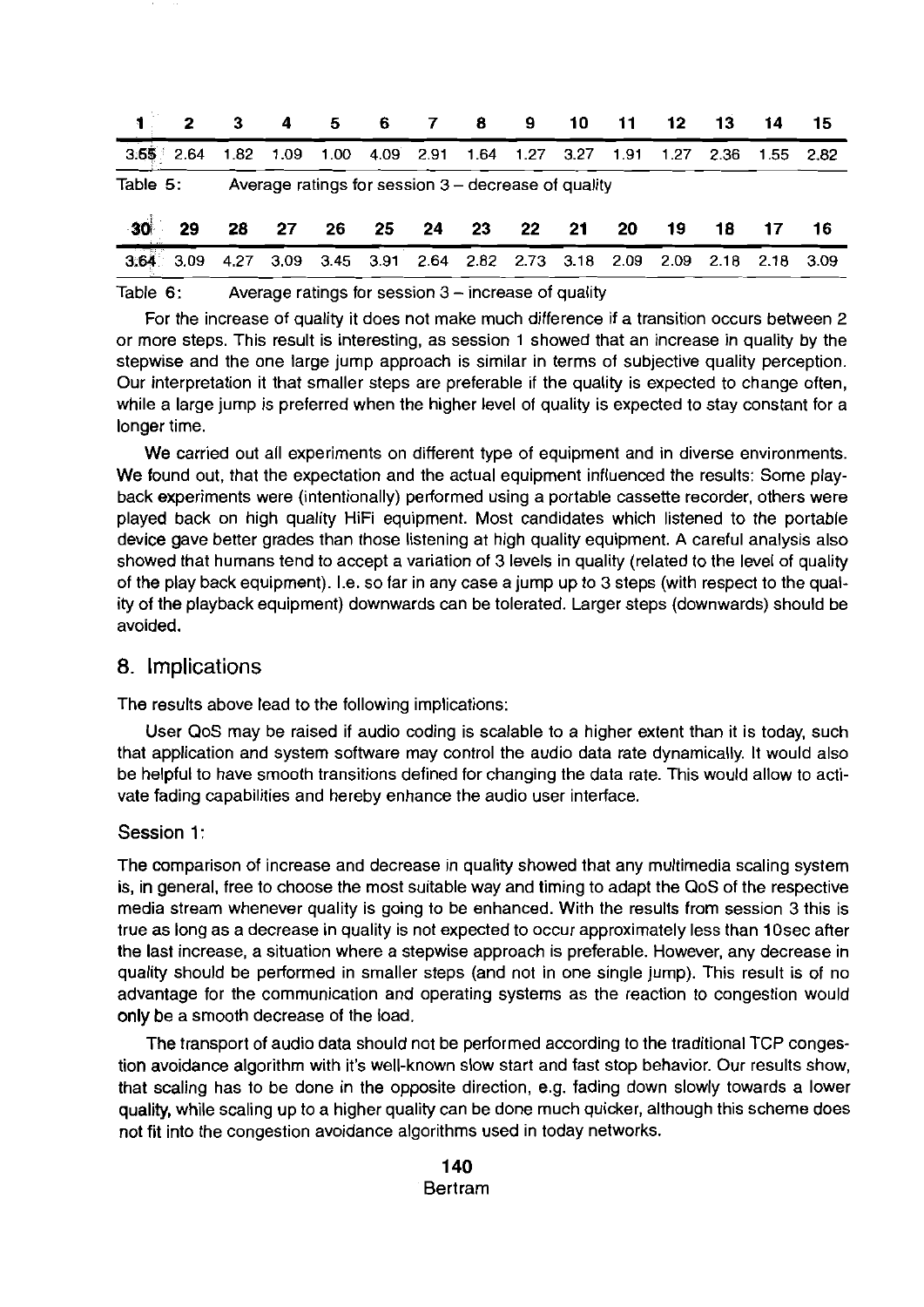#### Session 2:

System and network QoS should be restricted to a certain lower limit, i.e. during the connection setup phase a minimum QoS should be reserved and adaptation should only occur above this lower limit. We recommend to have a predefined lowest value according to the level of quality Q5.

'Without better audio compression for low bandwidth it will be difficult to have a seamless integration of cost effective mobile equipment into existing networked systems and applications.

'The fading approach results in a value of 0.8 higher compared to a stepped change of quality, so this scheme should be used whenever scaling of audio data is needed. The same is expected for video data. Most of todays audio encoding schemes are optimized for specific bitrates, so new encoding schemes, which allow scaling over a wide range need to be implemented. Further research should be performed on this specific field.

#### Session 3:

A more sophisticated increase in quality (instead of simply going to the best quality level) can be achieved by changing slowly step by step. However it is an Open question how to specify the best value for the "slow" adjustment. In case of an increase by higher degrees it is recommended to make a substantial change immediately, as long as the higher level of quality can be hold for a certain amount of time. Any decrease in user QoS should be performed in a slowly manner in all cases.

We understand this as a preliminary set of experiments which will lead to new ideas of what, when and how to scale audio data in networked multimedia systems. In particular multimedia tools and services, including multimedia authoring tools, need to be enhanced by components to handle scaling of different media in different ways to achieve maximum quality for the end user and not only to avoid congestion or to achieve maximum throughput.

#### **Acknowledgments**

We want to acknowledge the patience and the various excellent comments of all our test candidates. Lars Wolf provided many detailed comments. Thanks to SchokoPro, Wiesbaden, Germany we were able to record and edit all the music samples on professional audio equipment.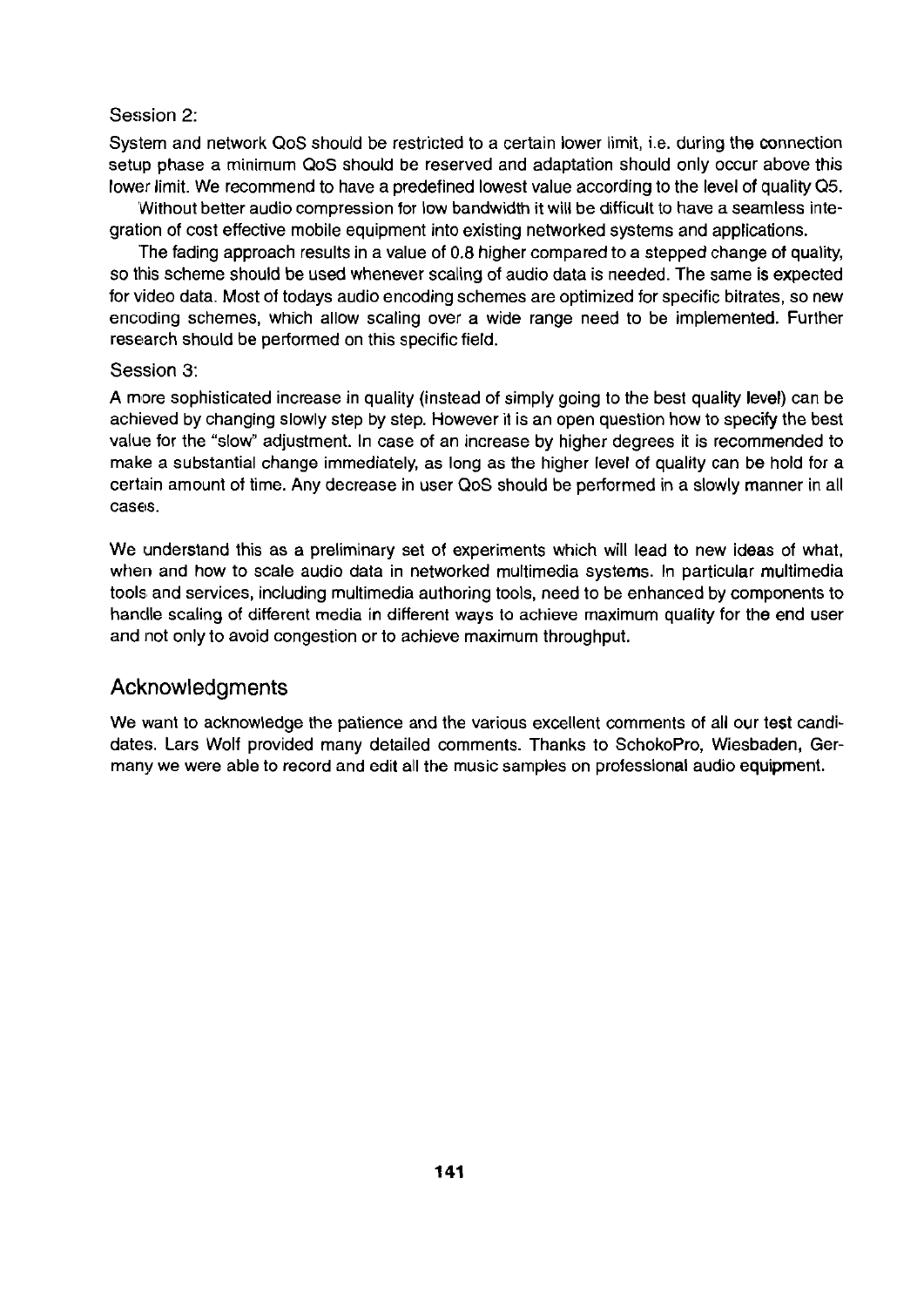#### **Bibliography**

| [BDS96]     | I. Busse, B. Deffner and H. Schulzrinne: Dynamic QoS control of multimedia<br>applications based on RTP; Computer Communications, Vol. 19, No. 1, 1996,<br>pp. 49 – 58                         |
|-------------|------------------------------------------------------------------------------------------------------------------------------------------------------------------------------------------------|
| [BTW94]     | J.-C. Bolot, T. Turletti and I. Wakemann: Scalable feedback control for multicast<br>video distribution in the Internet; SIGCOMM, London, UK, 1994, pp. $58 - 67$                              |
| [DHH+93]    | L. Delgrossi, C. Halstrick, D. Hehmann, R.G. Herrtwich, O. Krone, J. Sandvoss, C.<br>Vogt: Media Scaling with HeiTS; ACM Multimedia Systems, Vol. 2, No. 4, Octo-<br>ber 1994, pp. 172 - 180   |
| [GoV93]     | C. Gonzales, E. Viscito: Flexible Scalable Digital Video Coding; Signal Process-<br>ing: Image Communication, Vol. 5, No. 1-2, February 1993, pp. $5 - 20$                                     |
| [Jac88]     | V. Jacobsen: Congestion avoidance and control; ACM Computer Communica-<br>tion Review, Volume 18, August 1988, pp. 314 - 329                                                                   |
| [NaS95]     | K. Nahrstedt and R. Steinmetz: Resource Management in Networked Multime-<br>dia Systems; IEEE Computer, Vol. 28, No. 5, May 1995, pp. $52 - 63$                                                |
| [StN95]     | R. Steinmetz and K. Nahrstedt: Multimedia: Computing, Communications &<br>Applications; Prentice Hall, 1995                                                                                    |
| $\{Tan96\}$ | A. S. Tanenbaum: Computer Networks; Prentice Hall, 1996                                                                                                                                        |
| [Wol96]     | L. C. Wolf: Resource Management for Distributed Multimedia Systems; Kluwer,<br>1996                                                                                                            |
| [WHD95]     | L. C. Wolf, R. G. Herrtwich and L. Delgrossi: Filtering Multimedia Data in Reser-<br>vation-based Networks; Kommunikation in Verteilten Systemen, Springer Verlag,<br>Feb. 1995, pp. 101 - 112 |
| $[ZDE+93]$  | L. Zhang, S. Deering, D. Estrin, S. Shenker, and D. Zappala: RSVP: A new<br>Resource ReSerVation Protocol; IEEE Network, Vol. 7, No. 5, September 1995                                         |

## Biography

**Reinhard Bertram** studied Mechanical Engineering with a focus on Computer simulations at the Technical Universiiy of Darmstadt, Germany, where he received the M.Sc. (Dipl.-lng.) in 1996. He worked at the University's Computing Center as a System administrator from 1994 until 1996. Since April 1996 he is a research assistant at the Electrical Engineering and Information Technology department of the Technical Universiiy of Darmstadt. His current research interests include audio scaling, distributed systerns and systems Support for multimedia communications.

Ralt **Steinmetz** received the M.Sc. (Dipl.-lng.) degree and the Ph.D. (Dr.-lng.) degree, working in the area of Petri nets and concurrent programming languages with focus on communications, from the Technical Universiiy of Darmstadt, Germany, both in electrical engineenng, in 1982 and 1986, respectively.

He is Professor of Electrical Engineering and lnformation Technology, Technical University of Darmstadt. He led the successful IEEE Multimedia Task Force Working Group for magazine publication and is now the associate Editor-in-Chief of IEEE Multimedia. He has served as editor and member of the editorial advisory board of several journals and as chair, vice chair, and member of numerous program and steering committees for workshops and conferences. He managed the multimedia department at the IBM European Networking Center, Heidelberg, Germany. There, in 1988, he initiated the first activities on networked multimedia issues. Since then he has been in charge of several multimedia projects. He has worked in academia. supewising numerous theses and lecturing. He wrote the first in-depth technical book on multimedia Systems published in German in 1993; a CO-authored and restructured edition in English published in 1995. Befor joining IBM, he worked in ISDN development activities for Philips.